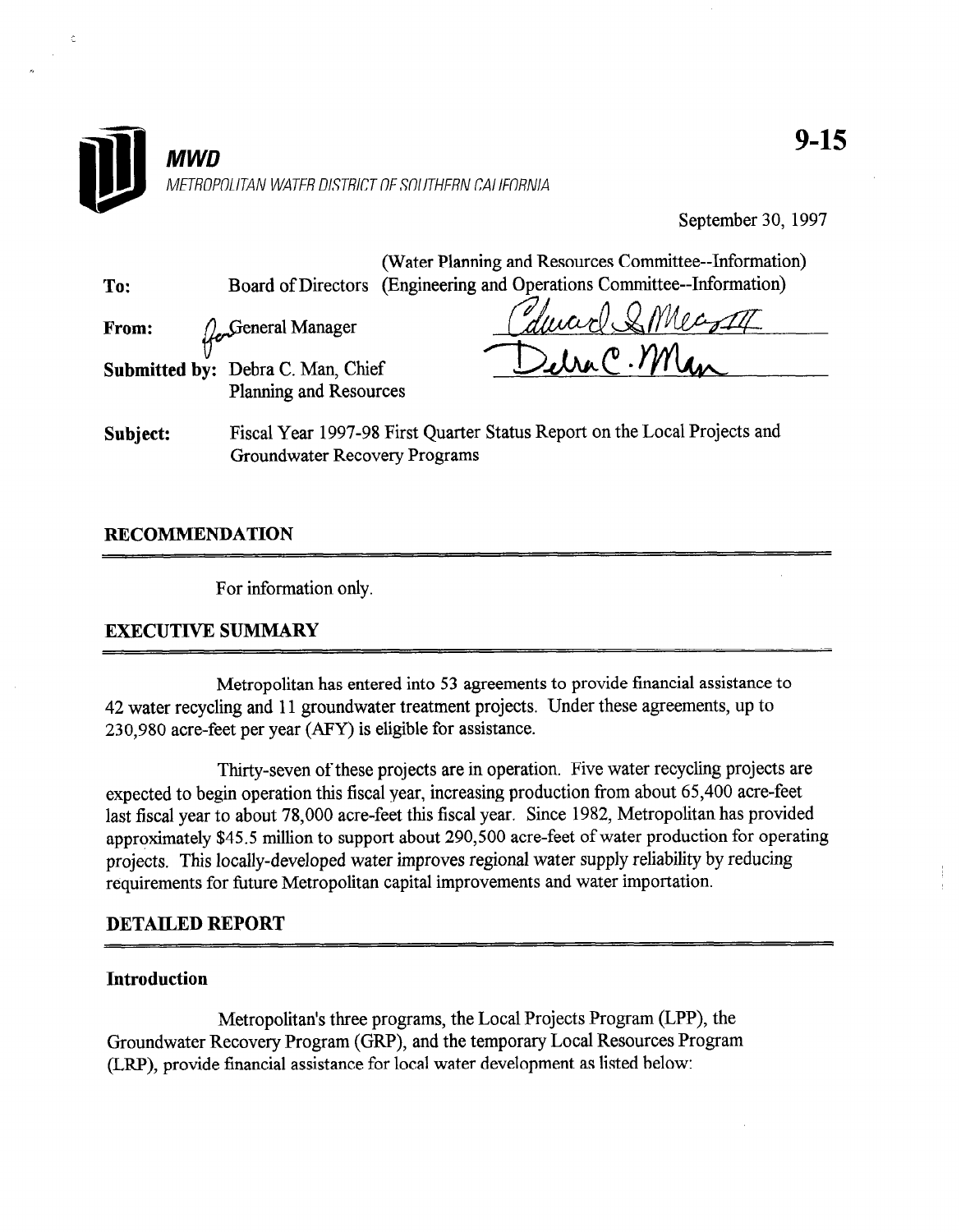Board of Directors -2- September 30, 1997

|                             | LPP            | <b>Temporary</b><br><b>LRP</b> | <b>GRP</b>               |
|-----------------------------|----------------|--------------------------------|--------------------------|
| Type of Production          | Recycled Water | <b>Recycled Water</b>          | Recovered<br>Groundwater |
| <b>Financial Assistance</b> | \$154/AF       | \$0 to \$250/AF                | \$0 to \$250/AF          |

Locally developed water, under these programs, improves regional water supply reliability by reducing requirements for future Metropolitan capital improvements and water importation. Since 1982, these three programs have supported production of 290,500 acre-feet (AF) of recycled water and recovered groundwater with \$45.5 million in financial assistance for 37 operating projects.

# Quarterly Highlights

- Los Angeles International Airport (LAX) recently began using recycled water for landscape irrigation via the "Westside Project", a joint project of the Los Angeles Department of Water and Power (DWP) and West Basin Municipal Water District (WBMWD). Recycled water use at LAX will increase to approximately 150 acrefeet per year within the next year. Completion of a four-mile DWP pipeline, which connects LAX to the existing WBMWD project, will also provide recycled water to other nearby sites including Loyola Marymount University and the Playa Vista development.
- The City of San Diego celebrated the opening of the North City Water Reclamation Plant. The 35-acre facility is expected to ultimately produce 30,000 acre-feet of recycled water annually with the first 8,700 acre-feet designated for landscape irrigation and industrial use under an LRP agreement. The LRP project consists of the installation of 45 miles of distribution pipeline to deliver recycled water to a portion of Poway and the northern and central areas of the City of San Diego.
- Assembly Bill 1522 (Thomson), which Metropolitan supported, was signed into law giving public agencies authority to require recycled water use for toilet and urinal flushing in certain types of new structures. The new law provides opportunities to improve recycled water efficiency and offset use of potable water in new commercial, retail, and office buildings, theaters, auditoriums, schools, hotels, apartments, barracks, dormitories, jails, prisons, and reformatories.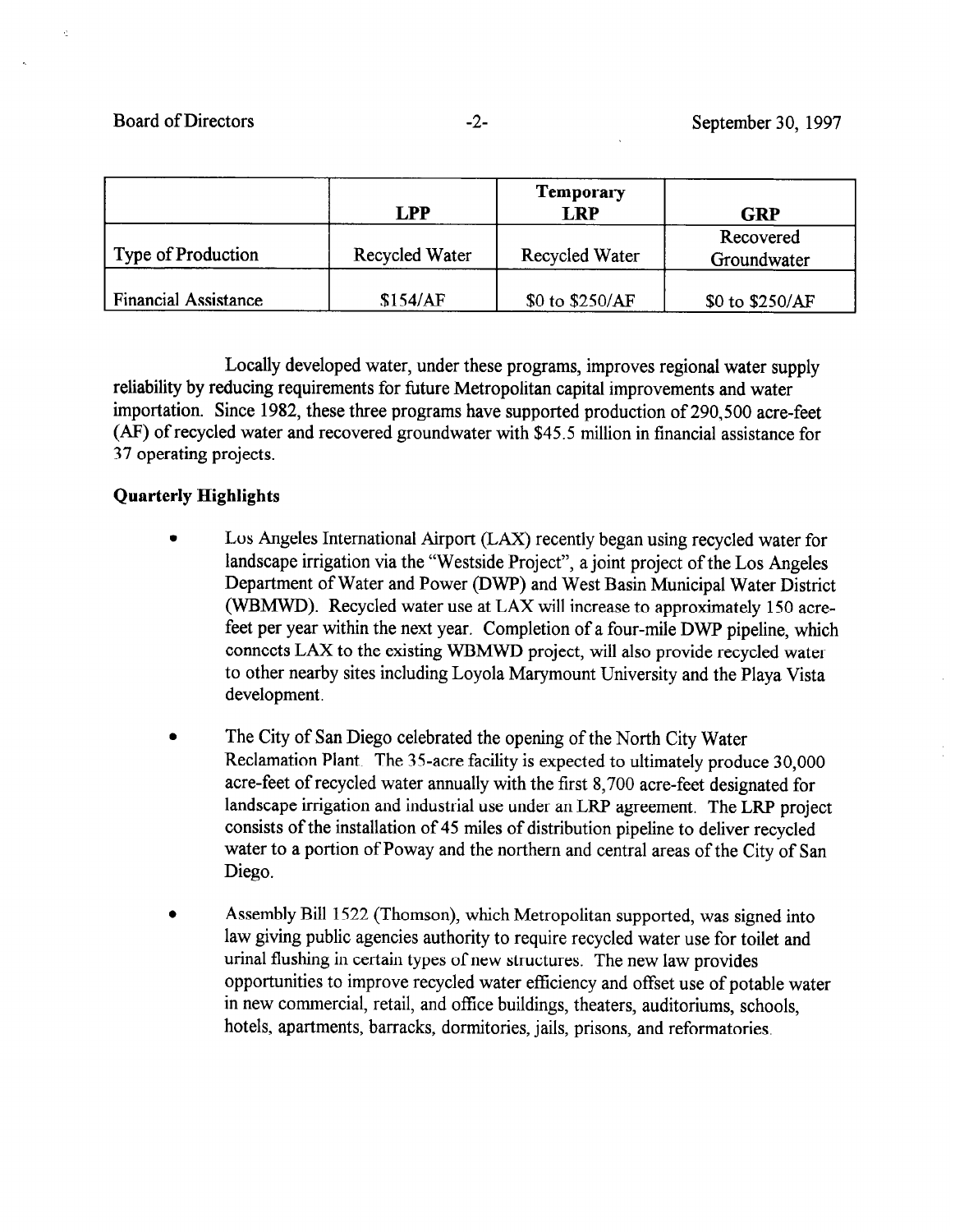## Water Recycling Status

Metropolitan has entered into 42 LPP agreements to assist recycled water production of up to 190,300 acre-feet per year (Table 1). Thirty of these projects are in operation and the remaining 12 projects are under design or construction. Operating recycling projects are expected to increase production from about 49,000 acre-feet last fiscal year to about 61,000 acre-feet this fiscal year (see Figure 1). Since inception of its programs, Metropolitan has contributed approximately \$34.5 million supporting production of nearly 225,800 AF of recycled water production under LPP and LRP for landscape irrigation, nurseries, seawater barriers, and industrial uses.

## Groundwater Recovery Status

Metropolitan has entered into 11 agreements that will recover about 40,700 AFY of degraded groundwater (Table 2). Seven of these projects are in operation and the remaining four are in design or construction. Operating groundwater recovery projects are expected to increase production from about 16,000 acre-feet last fiscal year to 17,000 acre-feet this fiscal year (see Figure 1). Since inception of this program, Metropolitan has contributed approximately \$11 million, supporting production of about 64,700 acre-feet of recovered groundwater production for municipal uses.

#### Projects Under Consideration

Applications have been received for 12 new water recycling projects and eight new Applications have been received for  $12$  new water recycling projects and eight ne

DC:cl

SEPT97OTR.DC/BOARD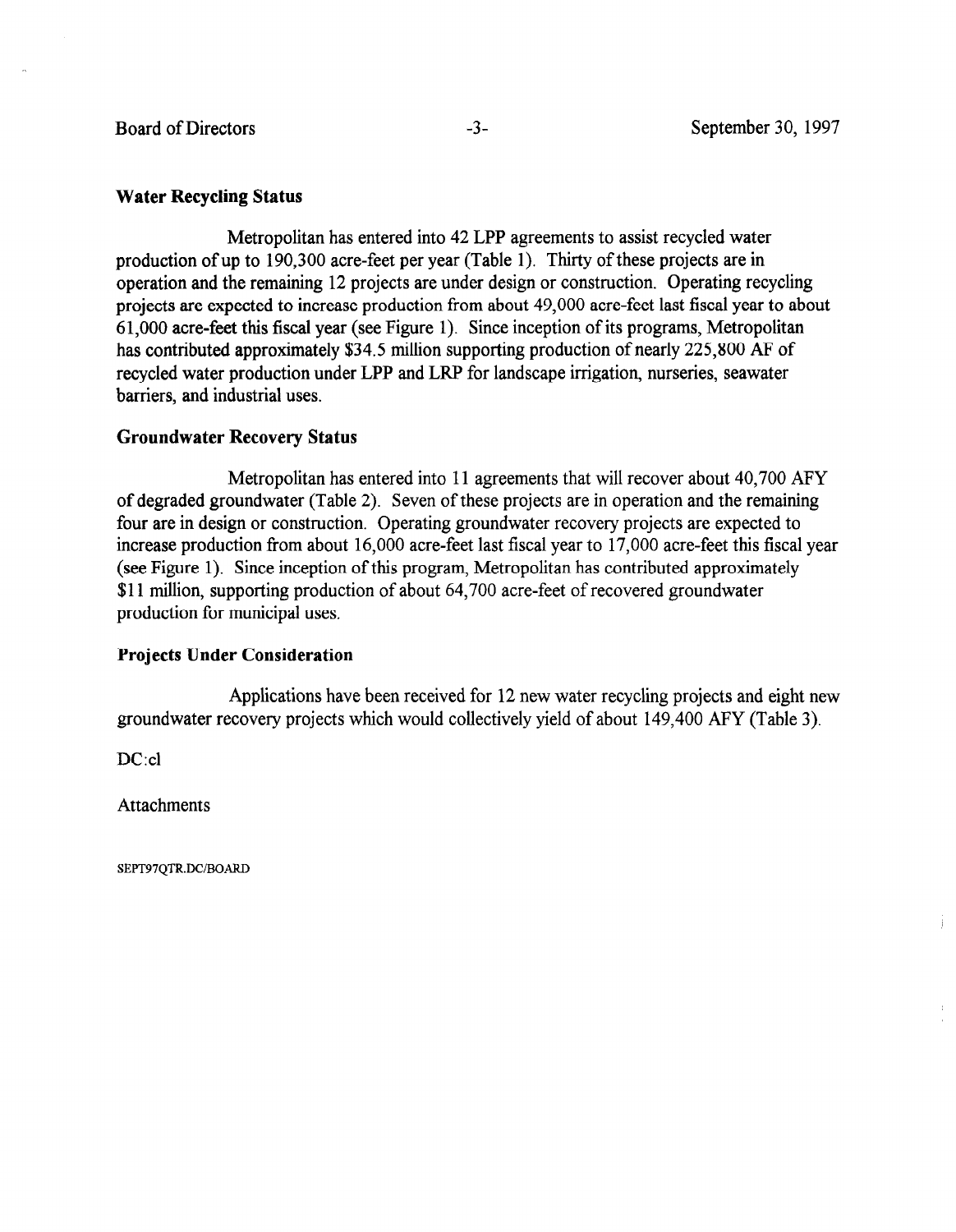## TABLE 1 RECYCLING CONTRACTS

| <b>MEMBER</b>                      |     | <b>PROJECT</b>                                                                                        | CONTRACT FY 96-97 FY 97-981 |        |                |              | TOTAL TO DATE!      |
|------------------------------------|-----|-------------------------------------------------------------------------------------------------------|-----------------------------|--------|----------------|--------------|---------------------|
| <b>AGENCY</b>                      |     |                                                                                                       | YIELD                       | YIELD  | YIELD          | <b>YIELD</b> | <b>Contribution</b> |
|                                    |     |                                                                                                       | (AFY)                       | (AFY)  | (AFY)          | (AF)         | (S)                 |
| <b>LOCAL PROJECTS PROGRAM:</b>     |     |                                                                                                       |                             |        |                |              |                     |
|                                    |     |                                                                                                       |                             |        |                |              |                     |
| Calleguas MWD<br>Central Basin MWD |     | 1. Oak Park/North Ranch Reclaimed Water Dist. System<br>2. Cerritos Reclaimed Water Extension Project | 1,300                       | 880    | 256            | 1,408        | 216,786             |
|                                    |     | 3.1<br>Lakewood Water Reclamation Project                                                             | 260                         | 260    | 0              | 871          | 134,165             |
| Chino Basin MWD                    | 4.  |                                                                                                       | 440                         | 440    | 69             | 3,344        | 515,007             |
|                                    |     | Carbon Canyon Reclamation Project                                                                     | 13,500                      | 0      | 0              | $\bf{0}$     | 0                   |
| Coastal MWD                        |     | 5. San Clemente Water Reclamation Project                                                             | 4,000                       | 358    | 42             | 2,545        | 391,992             |
|                                    | 6.  | South Laguna Reclamation Expansion Project                                                            | 700                         | 0      | 0              | 54           | 8,239               |
|                                    | 7.  | South Laguna Reclamation Project                                                                      | 860                         | 795    | 27             | 9,040        | 610,167             |
| Eastern MWD                        |     | 8. Rancho California Reclamation Expansion Project                                                    | 6,000                       | 2,058  | 214            | 6,418        | 988,310             |
|                                    |     | 9. Eastern Regional Reclaimed Water System                                                            | 4,830                       | 0      | 0              | 0            |                     |
|                                    |     | 10. Eastern Reach 1, Phase II Water Reclamation Project                                               | 1,700                       | 0      | 0              | 0            |                     |
| City of Glendale                   |     | 11. Glendale Water Reclamation Expansion Project                                                      | 600                         | 318    | $\overline{0}$ | 1,680        | 258,766             |
| Las Virgenes MWD                   | 12. | Calabasas Reclaimed Water System Extension Project                                                    | 700                         | 437    | ō              | 3,036        | 467,590             |
|                                    |     | 13. Las Virgenes MWD Reclamation Project                                                              | 2,700                       | 3,784  | 0              | 31,422       | 2,806,369           |
| City of Long Beach                 |     | 14. Long Beach Reclamation Project                                                                    | 1,700                       | 1,345  | 348            | 10,182       | 1,474,904           |
|                                    |     | 15. Long Beach Reclaimed Water Master Plan Phase I                                                    | 2,750                       | 0      | 0              | 0            |                     |
| City of Los Angeles                |     | 16. Los Angeles Greenbelt Project                                                                     | 1,610                       | 821    | $\bf{0}$       | 2,987        | 460,044             |
|                                    |     | 17. Sepulveda Basin Water Reclamation Project                                                         | 1,900                       | 0      | 0              | 0            |                     |
| MWD of Orange                      |     | 18. Irvine Reclamation Project                                                                        | 10,000                      | 8,900  | 1,252          | 68,928       | 9,317,507           |
| County                             |     | 19. Moulton Niguel Water Reclamation Project                                                          | 8,000                       | 2,038  | 0              | 5,972        | 919,750             |
|                                    |     | 20. Santa Margarita Water Reclamation Project                                                         | 3,600                       | 1,885  | 522            | 13,104       | 1,944,047           |
|                                    | 21  | Trabuco Canyon Reclamation Expansion Project                                                          | 800                         | 369    | 0              | 1,515        | 233,248             |
| San Diego County                   |     | 22. Encina Water Pollution Control Reclamation Project3                                               | 165                         | 165    | 16             | 667          | 102,641             |
| Water Authority                    |     | 23. Oceanside Water Reclamation Project                                                               | 300                         | 26     | 0              | 102          | 15,770              |
|                                    | 24. | Santa Maria Water Reclamation Project                                                                 | 1,600                       | 0      | 0              | $\Omega$     |                     |
|                                    | 25  | Shadowridge Water Reclamation Project                                                                 | 375                         | 346    | 103            | 1,674        | 257,811             |
| Three Valleys MWD                  |     | 26. Walnut Valley Water Reclamation Expansion Project                                                 | 500                         | 466    | 0              | 1,559        | 240,117             |
|                                    |     | Subtotal                                                                                              | 70,890                      | 25,691 | 2,849          | 166,509      | 21,363,229          |
|                                    |     | TEMPORARY LOCAL RESOURCE PROGRAM:                                                                     |                             |        |                |              |                     |
|                                    |     |                                                                                                       |                             |        |                |              |                     |
| City of Burbank                    | 27. | Burbank Reclaimed Water System Expansion Project                                                      | 850                         | 517    | 67             | 770          | 192,260             |
| Central Basin MWD                  | 28. | Century Reclamation Program                                                                           | 5,500                       | 3,201  | 428            | 10,493       | 2,162,790           |
|                                    | 29  | Rio Hondo Water Reclamation Program                                                                   | 5,000                       | 281    | 35             | 587          | 133,932             |
| Coastal MWD                        | 30. | Green Acres Reclamation Project (Coastal MWD) <sup>2</sup>                                            | 800                         | 0      | 0              | 0            |                     |
| City of Glendale                   | 31. | Glendale Brand Park Reclaimed Water Project                                                           | 225                         | 0      | 0              | $\mathbf 0$  |                     |
|                                    | 32. | Glendale Verdugo-Scholl Reclaimed Water Project                                                       | 2,000                       | 443    | $\overline{0}$ | 661          | 162,097             |
| MWD of Orange                      |     |                                                                                                       |                             |        |                |              |                     |
| County                             |     | Green Acres Reclamation Project (MWDOC) <sup>2</sup>                                                  | 5,400                       | 1,307  | 164            | 4,870        | 978,556             |
| San Diego County                   | 33. | Encina Basin Water Reclamation Project Phase I                                                        | 2,050                       | 1,340  | 381            | 5,060        | 928,116             |
|                                    | 34. | Escondido Regional Reclaimed Water Project                                                            | 2,800                       | 0      | 0              |              |                     |
|                                    |     | 35. Fallbrook Public Utility District Water Reclamation Project                                       | 1,200                       | 707    | 224            | 2,520        |                     |
|                                    |     | 36. North City Water Reclamation Project                                                              | 17,500                      | 0      | 0              |              | 513,569             |
|                                    | 37. | Otay Water Reclamation Project Phase I                                                                | 1,500                       | 896    | 135            |              |                     |
|                                    |     | 38. Padre Dam MWD Reclaimed Water System Phase I                                                      | 850                         |        |                | 4,286        | 813,249             |
|                                    | 39. | Rancho Santa Fe Reclaimed Water System                                                                |                             | 0      | 0              |              |                     |
|                                    | 40. | San Elijo Water Reclamation System                                                                    | 220                         | 0      | 0              |              |                     |
|                                    |     |                                                                                                       | 1,600                       | 0      | 0              |              |                     |
|                                    | 41. | San Pasqual Water Reclamation Project                                                                 | 1,100                       | 245    | 41             | 605          | 138,968             |
| City of Santa Ana                  |     | Green Acres Reclamation Project (Santa Ana) <sup>2</sup>                                              | 800                         | 364    | 42             | 657          | 151,309             |
| West Basin MWD                     |     | 42. West Basin Water Reclamation Program                                                              | 70,000                      | 14,446 | 3,237          | 28,824       | 7,020,150           |
|                                    |     | Subtotal                                                                                              | 119,395                     | 23,746 | 4,753          | 59,332       | 13,194,995          |
|                                    |     | Total                                                                                                 | 190.285                     | 49 437 | 7.6031         | 225.941      | マイ くとの つつく          |

I. Totals through August 1997 as reported to date - not all information is complete.

2. Green Acres Reclamation Project is approved as one project to deliver water to Coastal MWD, MWDGC, and Santa Ana.

3. Actual production is reported for the 1996-97 Fiscal Year, however Metropolitan's financial contribution is limited to contract yield.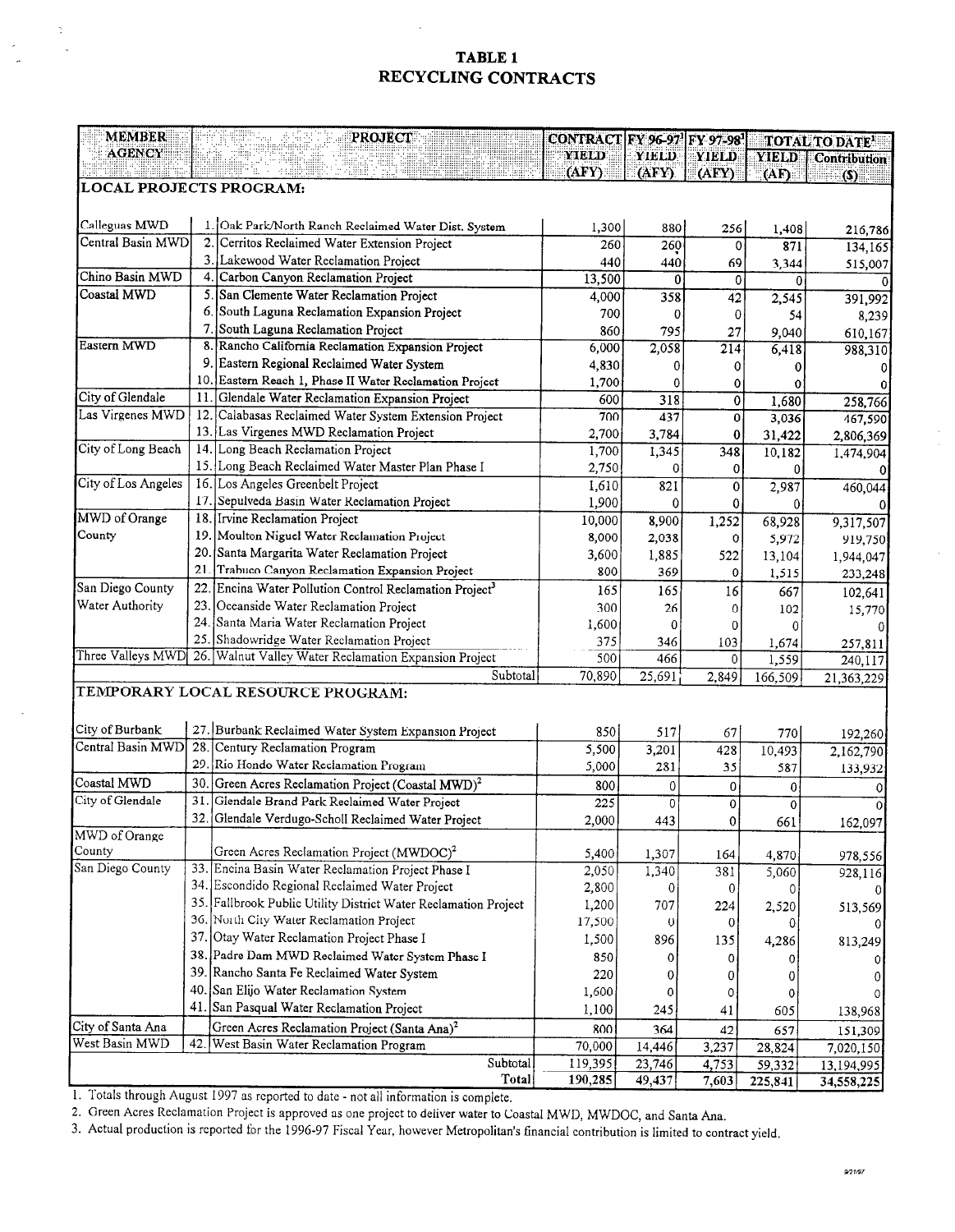## TABLE 2 GROUNDWATER RECOVERY CONTRACTS

| <b>MEMBER AGENCY</b> | <b>PROJECT</b>                       | <b>CONTRACT</b>    | FY 96-97           | FY 97-98           | TOTAL TO DATE <sup>2</sup> |              |  |  |
|----------------------|--------------------------------------|--------------------|--------------------|--------------------|----------------------------|--------------|--|--|
|                      |                                      | YIELD <sup>1</sup> | YIELD <sup>2</sup> | YIELD <sup>2</sup> | <b>YIELD</b>               | Contribution |  |  |
|                      |                                      | (AFY)              | (AF)               | (AF)               | (AF)                       | (3)          |  |  |
|                      | <b>GROUNDWATER RECOVERY PROGRAM:</b> |                    |                    | ,                  |                            |              |  |  |
|                      |                                      |                    |                    |                    |                            |              |  |  |
| City of Santa Monica | 1. Santa Monica Groundwater          |                    |                    |                    |                            |              |  |  |
|                      | <b>Treatment Plant</b>               | 1,800              | 1,800.0            | 300.0              | 9,070.0                    | 0.0          |  |  |
| City of Burbank      | 2. Burbank Lake St. GAC Treat-       |                    |                    |                    |                            |              |  |  |
|                      | ment Plant                           | 2,744              | 1,778.2            | 263.8              | 9,761.7                    | 560,018.6    |  |  |
| West Basin MWD       | 3. West Basin Desalter Project       | 1,524              | 1,293.0            | 0.0                | 5,608.1                    | 1,402,050.0  |  |  |
| San Diego CWA        | 4. Oceanside Desalter Project        | 2,000              | 2,185.3            | 388.3              | 7,438.8                    | 1,712,379.3  |  |  |
|                      | 5. Lower Sweetwater River            |                    |                    |                    |                            |              |  |  |
|                      | Groundwater Demineralization         |                    |                    |                    |                            |              |  |  |
|                      | Project, Phase I                     | 3,600              | 0.0 <sub>1</sub>   | 0.0                | 0.0                        | 0.0          |  |  |
| MWD of Orange        | 6. Tustin Desalter Project           | 3,271              | 1,923.0            | 470.0              | 2,393.0                    | 193,787.0    |  |  |
| County               | 7. Irvine Desalter Project           | 6,700              | 0.0                | 0.0                | 0.0                        | 0.0          |  |  |
| Western MWD/ Chino   | 8. Chino Basin Desalination          |                    |                    |                    |                            |              |  |  |
| Chino Basin MWD      | Program, Phase I                     | 8,000              | 0.0                | 0.0                | 0.0                        | 0.0          |  |  |
| Eastern MWD          | 9. Menifee Basin Desalter            |                    |                    |                    |                            |              |  |  |
|                      | Project                              | 3,360              | 0.0                | 0.0                | 0.0                        | 0.0          |  |  |
|                      | Subtotal                             | 32,999             | 8,979.5            | 1,422.1            | 34,271.6                   | 3,868,235.0  |  |  |
|                      | <b>LOCAL PROJECTS PROGRAM:</b>       |                    |                    |                    |                            |              |  |  |
|                      |                                      |                    |                    |                    |                            |              |  |  |
| Foothill MWD         | 10. Glenwood Nitrate Water           |                    |                    |                    |                            |              |  |  |
|                      | Reclamation Project                  | 1,600              | 888.0              | 0.0                | 3,889.2                    | 598,930.6    |  |  |
| Western MWD          | 11. Arlington Basin Groundwater      |                    |                    |                    |                            |              |  |  |
|                      | Desalter Project <sup>3</sup>        | 6,100              | 6,176.2            | 474.1              | 26,512.4                   | 6,500,340.4  |  |  |
|                      | Subtotal                             | 7,700              | 7,064.2            | 474.1              | 30,401.6                   | 7,099,271.0  |  |  |
| $M =$                | Total                                | 40,699             | 16,043.7           | 1,896.2            | 64,673.2                   | 10,967,506.0 |  |  |

2. Totals through August 1997 as reported to date  $\frac{1}{2}$  in  $\frac{1}{2}$  in  $\frac{1}{2}$  in  $\frac{1}{2}$  in  $\frac{1}{2}$  in  $\frac{1}{2}$  in  $\frac{1}{2}$  in  $\frac{1}{2}$  in  $\frac{1}{2}$  in  $\frac{1}{2}$  in  $\frac{1}{2}$  in  $\frac{1}{2}$  in  $\frac{1}{2}$  in  $\$ 

 $\sim$ 

 $\bar{\zeta}$ 

 $\bar{a}$ 

 $\frac{1}{\sqrt{2}}$ 

3. Actual production is reported for the 1996-97 Fiscal Year, however Metropolitan's financial contribution is limited to contract yield.

 $\bar{\gamma}$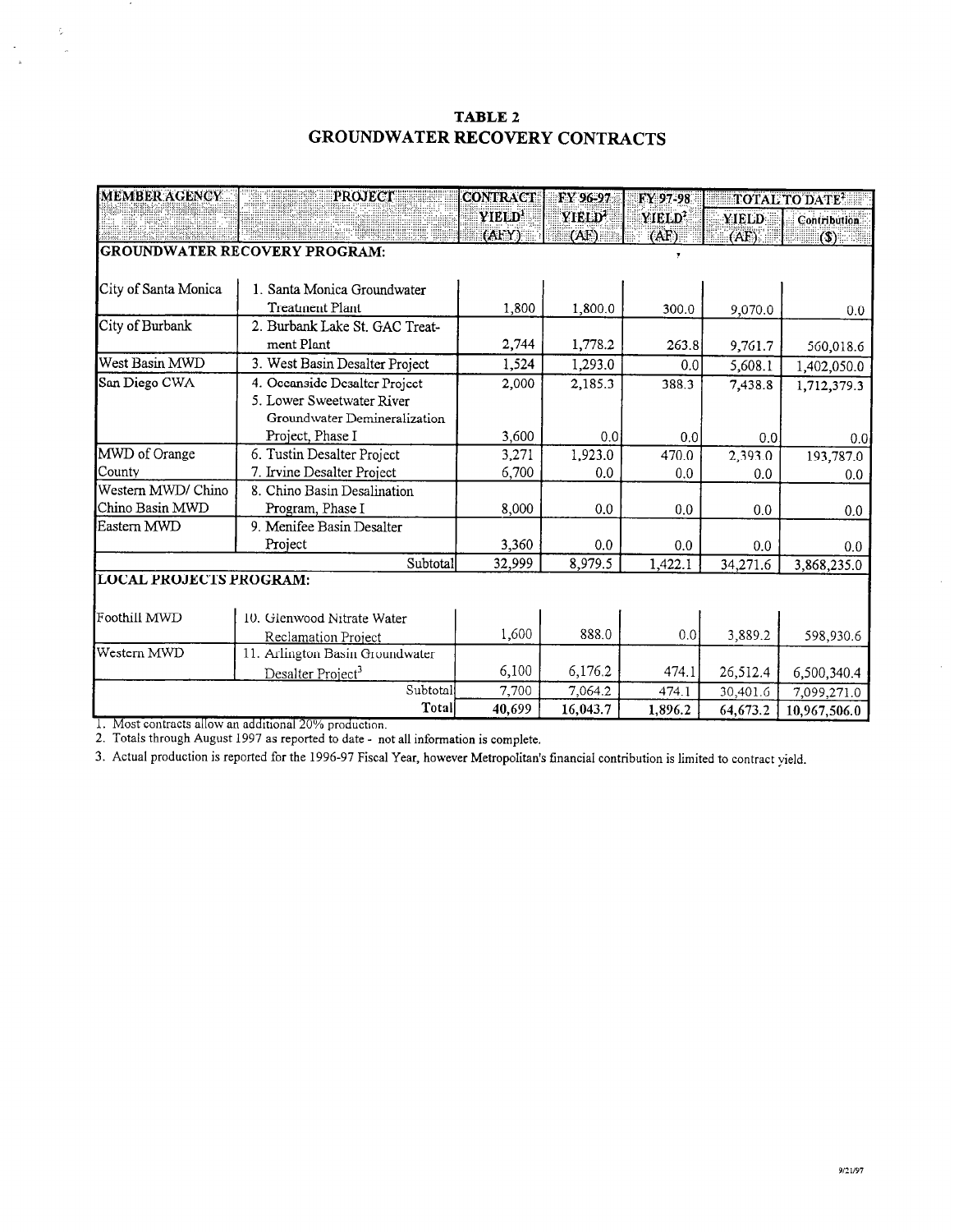# TABLE 3 PROJECT APPLICATIONS

 $\sim$   $\delta_{\rm z}$ 

 $\frac{1}{\sqrt{2}}\sum_{i=1}^{n-1}\frac{1}{i} \sum_{j=1}^{n-1} \frac{1}{j} \sum_{j=1}^{n-1} \frac{1}{j} \sum_{j=1}^{n-1} \frac{1}{j} \sum_{j=1}^{n-1} \frac{1}{j} \sum_{j=1}^{n-1} \frac{1}{j} \sum_{j=1}^{n-1} \frac{1}{j} \sum_{j=1}^{n-1} \frac{1}{j} \sum_{j=1}^{n-1} \frac{1}{j} \sum_{j=1}^{n-1} \frac{1}{j} \sum_{j=1}^{n-1} \frac{1}{j} \sum$ 

| <b>MEMBER AGENCY</b>         | <b>PROJECT</b>                                         | <b>OPERATING ACENCY</b>    | MAXIMUM      |
|------------------------------|--------------------------------------------------------|----------------------------|--------------|
|                              |                                                        |                            | <b>YIELD</b> |
| <b>GROUNDWATER PROJECTS:</b> |                                                        |                            | (AFY)        |
|                              |                                                        |                            |              |
| City of Beverly Hills        | 1. Beverly Hills Desalter                              | City of Beverly Hills      | 2,688        |
| Coastal MWD                  | 2. Capistrano Beach Desalter                           | Capistrano Beach CWD       | 1,372        |
| MWD of Orange Co.            | 3. San Juan Basin Desalter                             | San Juan Basin Authority   | 2,200        |
| San Diego CWA                | Oceanside Desalter Phase II                            | City of Oceanside          | 4,500        |
|                              | 5. Bonsall Desalter                                    | Rainbow MWD                | 2,000        |
| Three Valleys MWD            | 6. Baldwin Park Operable Unit                          | Three Valleys MWD          | 24,100       |
|                              | (San Gabriel Basin)                                    |                            |              |
|                              | 7. Rowland Groundwater                                 | Three Valleys MWD          | 516          |
|                              | <b>Treatment Plant</b>                                 |                            |              |
| West Basin MWD               | 8. Sepulveda Desalination Facility                     | Water Replenishment        | 2,335        |
|                              | Project                                                | District of So. California |              |
|                              |                                                        | Subtotal                   | 39,711       |
| RECYCLING PROJECTS:          |                                                        |                            |              |
|                              |                                                        |                            |              |
| Calleguas MWD                | 9. Conejo Creek Diversion Project Calleguas MWD        |                            | 14,000       |
|                              | 10. Olson Road Reclaimed Water                         | City of Thousand Oaks      | 225          |
|                              | Project                                                |                            |              |
| Central Basin MWD            | 11. Alamitos Barrier Reclaimed                         | Water Replenishment        | 3,000        |
|                              | Water Project                                          | District of So. California |              |
| City of Los Angeles          | 12. Harbor Water Recycling Project City of Los Angeles |                            | 5,000        |
| City of Pasadena             | 13. Pasadena Reclaimed Water                           | City of Pasadena           | 4,000        |
|                              | Project                                                |                            |              |
| Chino Basin MWD              | 14. Chino Basin RP-4 Reclamation                       | Chino Basin MWD            | 7,102        |
|                              | Project                                                |                            |              |
| MWD of Orange                | 15. Orange County Reclamation                          | Orange County Water        | 50,000       |
| County                       | Project, Phase I                                       | District                   |              |
| San Diego CWA                | 16. San Pasqual Groundwater                            | City of San Diego          | 8,000        |
|                              | Management Project                                     |                            |              |
|                              | 17. Rincon Del Diablo Reclaimed                        | Rincon Del Diablo          | 450          |
|                              | Water Distribution Project                             |                            |              |
|                              | 18. Water Repurification Project                       | City of San Diego          | 15,000       |
|                              |                                                        |                            |              |
|                              | 19. Southeast Quadrant Reclaimed                       | Olivenhain MWD             | 2,150        |
|                              | Water Project                                          |                            |              |
|                              | 20. Northwest Quadrant Reclaimed                       | Olivenhain MWD             | 800          |
|                              | Water Project                                          |                            |              |
|                              |                                                        | Subtotal                   | 109,727      |
|                              |                                                        | Total                      | 149,438      |

 $\frac{1}{4}$ 

 $\hat{\boldsymbol{\gamma}}$ 

 $\frac{1}{2}$